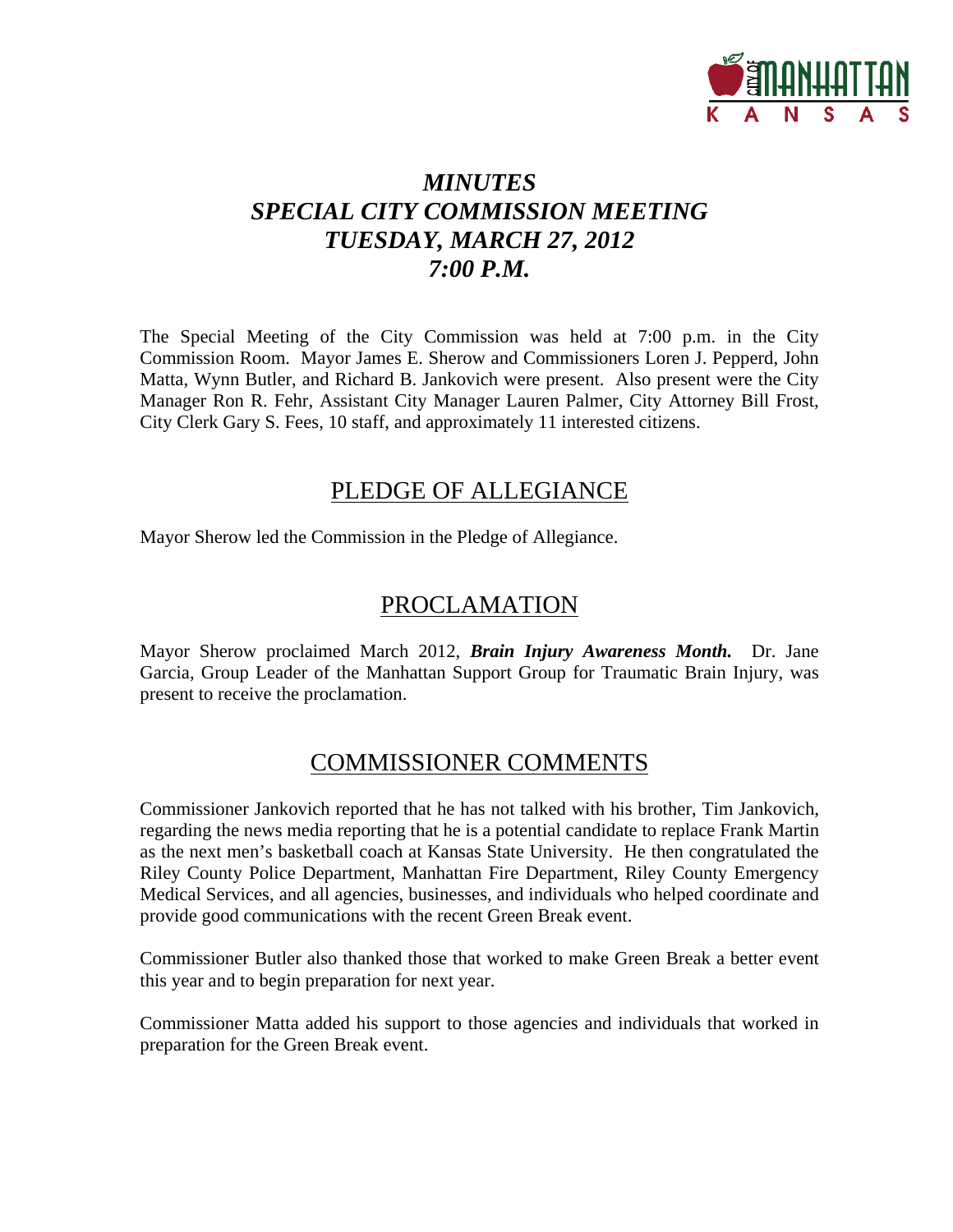## COMMISSIONER COMMENTS *(CONTINUED)*

Mayor Sherow commended all those involved with Green Break in Aggieville and expressed his appreciation for the excellent collaboration and communication efforts. He then provided an overview of items mentioned during the Discussion/Briefing Session held prior to the City Commission Legislative Meeting. The Commission updated calendar items; discussed the Housing Round Table follow-up and informed citizens that a future Work Session would be planned to identify specific goals; discussed opening dates for the Flint Hills Discovery Center; discussed revisiting signage and zoning regulations; discussed the potential sale of City-owned property that no longer has a use; received an update and discussed concerns from the Arbor Heights neighborhood regarding noise and screening possibilities; discussed potential dates to meet with the Manhattan Public Library Board to discuss the proposed expansion of the children's library; and received an overview from the recent National League of Cities Conference and Congressional delegation meetings attended by Mayor Sherow, Commissioner Pepperd, and City Manager Fehr.

# CONSENT AGENDA

(\* denotes those items discussed)

#### **MINUTES**

The Commission approved the minutes of the Regular City Commission Meeting held Tuesday, March 6, 2012.

### **\* CLAIMS REGISTER NOS. 2696 and 2697**

Bernie Hayen, Director of Finance, responded to questions from the Commission regarding the accounting for expenditures and revenues associated with the Flint Hills Discovery Center.

Ron Fehr, City Manager, provided information on the budget for the Flint Hills Discovery Center and the Parks and Recreation Department budget. He then responded to questions from the Commission regarding revenue sources and expenditures for the Flint Hills Discovery Center.

Bernie Hayen, Director of Finance, informed the Commission that an expenditure and revenue report for the Flint Hills Discovery Center could be generated and provided to the City Manager.

The Commission approved Claims Register Nos. 2696 and 2697 authorizing and approving the payment of claims from February 29, 2012, to March 20, 2012, in the amounts of \$73,666.66 and \$6,346,147.47, respectively.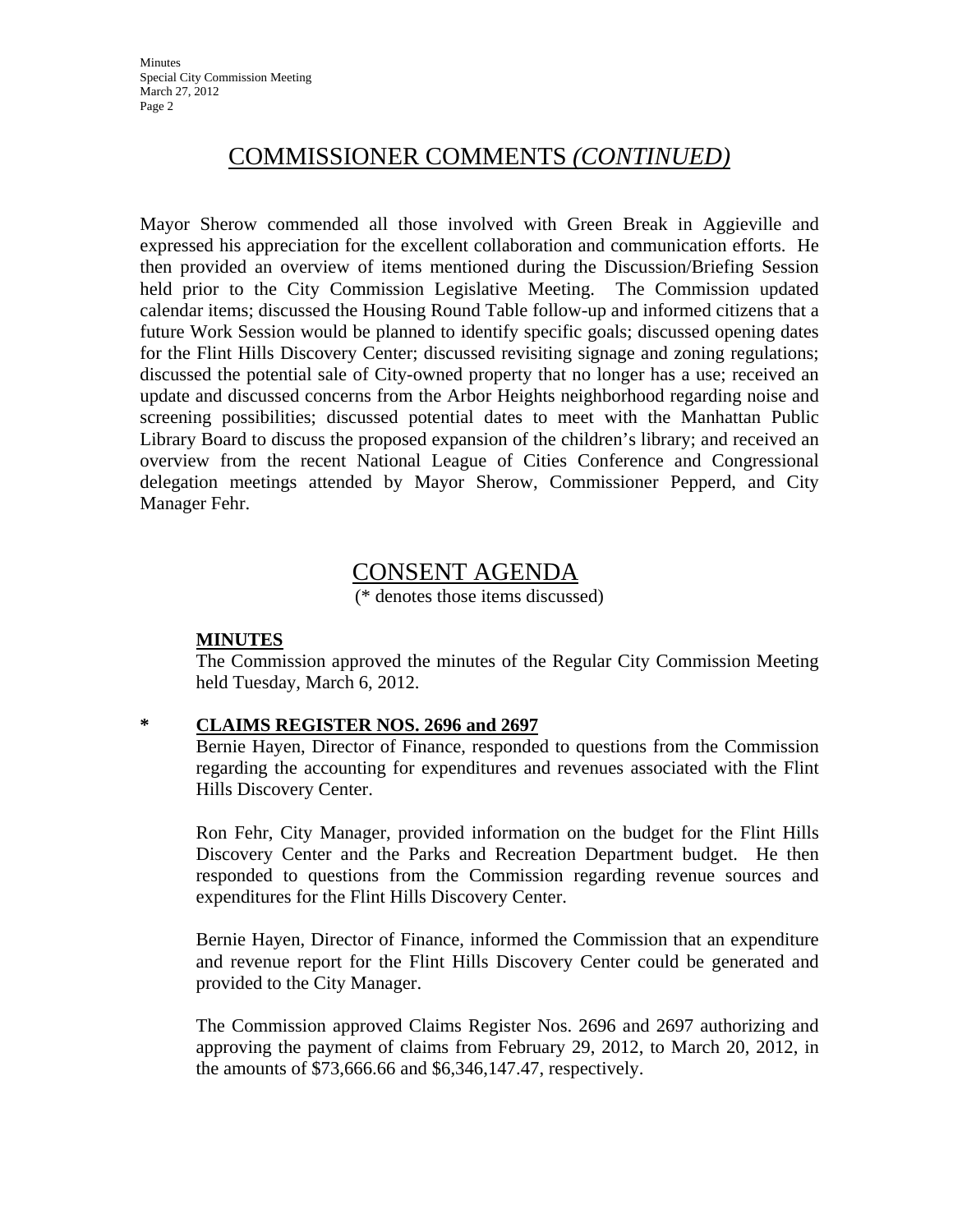# CONSENT AGENDA *(CONTINUED)*

### **FINAL PLAT – BELLERIVE ADDITION, UNIT TWO**

The Commission accepted the easements and rights-of-way, as shown on the Final Plat of Bellerive Addition, Unit Two, generally located northwest of the intersection of Grand Mere Parkway and Heartland Drive intersection, based on conformance with the Manhattan Urban Area Subdivision Regulations.

### **ORDINANCE NO. 6943 – EXPAND SCHOOL ZONE – NORTHVIEW ELEMENTARY SCHOOL**

The Commission approved Ordinance No. 6943 amending Section 31-221 of the City Code expanding the school zone times for Northview Elementary School.

### **FIRST READING – EMINENT DOMAIN – FEATHER FIELD FARMS**

The Commission approved first reading of an ordinance authorizing the commencement of eminent domain proceedings to acquire property owned by Feather Field Farms, LLC, for Wildlife Fence Improvements at the Manhattan Regional Airport.

### **FIRST READING – NO PARKING ZONE – NORTH 4TH STREET (BLUEMONT AVENUE TO VATTIER STREET)**

The Commission approved first reading of an ordinance designating a "No Parking Zone" along the east side of North  $4^{\text{th}}$  Street from its intersection with Bluemont Avenue to Vattier Street and along the west side of North  $4<sup>th</sup>$  Street from its intersection with Bluemont Avenue to the north alley between Bluemont Avenue and Vattier Street.

### **\* RESOLUTION NO. 032712-A – ESTABLISH – VOLUNTARY DONATION PROGRAM**

Commissioner Butler provided an overview of the item and encouraged citizens to sign-up for the voluntary donation program for social services. He stated that City staff is also working on a potential vendor purchase card and a City credit card with donations going into a special fund for future allocations.

The Commission approved Resolution No. 032712-A establishing a voluntary donation program on monthly utility bills.

### **RESOLUTION NO. 032712-B – AMEND BOND INTEREST RATE – WESTERN EXTRALITE**

The Commission approved Resolution No. 032712-B to consent to amend the interest rate of bonds issued for Fraternal Investors, LLC, and authorized the Mayor and City Clerk to execute the amended bond documents.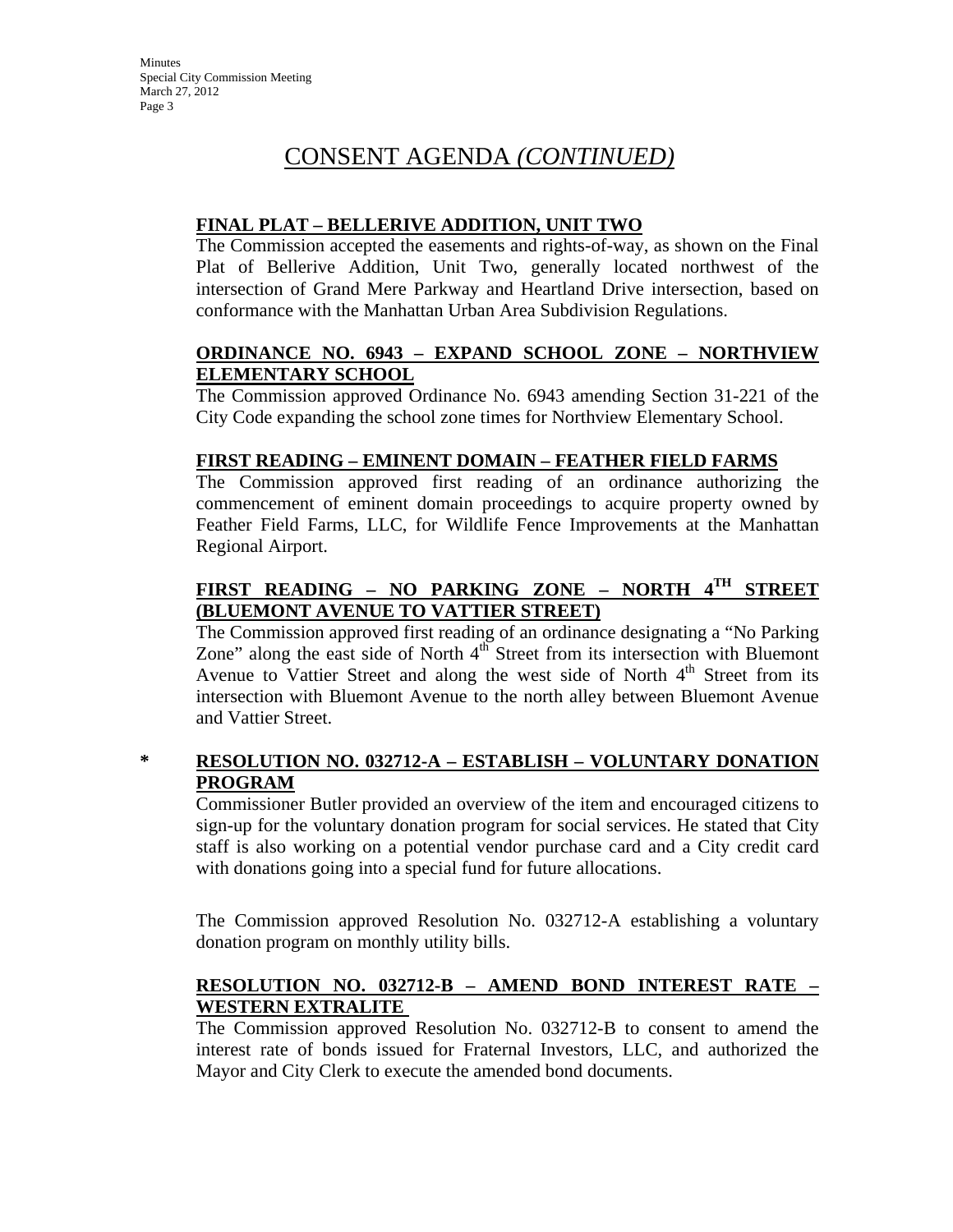# CONSENT AGENDA *(CONTINUED)*

#### **AGREEMENT – KDOT FEDERAL FUNDS EXCHANGE**

The Commission authorized City Administration to request the federal funds exchange and finalize an agreement with Kansas Department of Transportation and authorized the Mayor and City Clerk to execute the final funds exchange agreement.

#### **AGREEMENT – VETERINARY SERVICES – SUNSET ZOO**

The Commission authorized the Mayor to execute the veterinary services agreement with Kansas State University.

#### **AGREEMENT – OUTSIDE CITY WATER SERVICES – 1599 SOUTH ROSENCUTTER ROAD**

The Commission authorized the Mayor and City Clerk to execute an outside city limits water service connection agreement with Stan A. Cook and Billie D. Deam for a single-family residence at 1599 South Rosencutter Road.

### **AGREEMENT – OUTSIDE CITY SEWER SERVICES – 4800 SKYWAY DRIVE**

The Commission authorized the Mayor to execute an agreement with the Russell K. Briggs Trust and Russell K. Briggs and Ilene M. Briggs for an outside of city limits sewer service connection for the real estate located at 4800 Skyway Drive.

### **HOMELESS PREVENTION AND RAPID RE-HOUSING PROGRAM - EXTENSION – MANHATTAN EMERGENCY SHELTER**

The Commission authorized the Mayor and City Clerk to execute an agreement with the Kansas Housing Resources Corporation and Amendment No. 2 with the Manhattan Emergency Shelter, Inc, for a time extension to June 22, 2012, to the 2009 Homeless Prevention and Rapid Re-Housing grant.

### **BOARD APPOINTMENTS**

The Commission approved appointments by Mayor Sherow to various boards and committees of the City.

#### *Human Rights and Services Board*

Re-appointment of DeRay Gamble, 1300 Marlatt Avenue, Lot 603, to a threeyear term. Mr. Gamble's term begins immediately and will expire March 9, 2015.

#### *Riley County Law Enforcement Board*

Appointment of Richard Jankovich, 2021 Somerset Square, to fill the unexpired City Commissioner term of James E. Sherow. Commissioner Jankovich's term begins immediately and will expire December 31, 2012.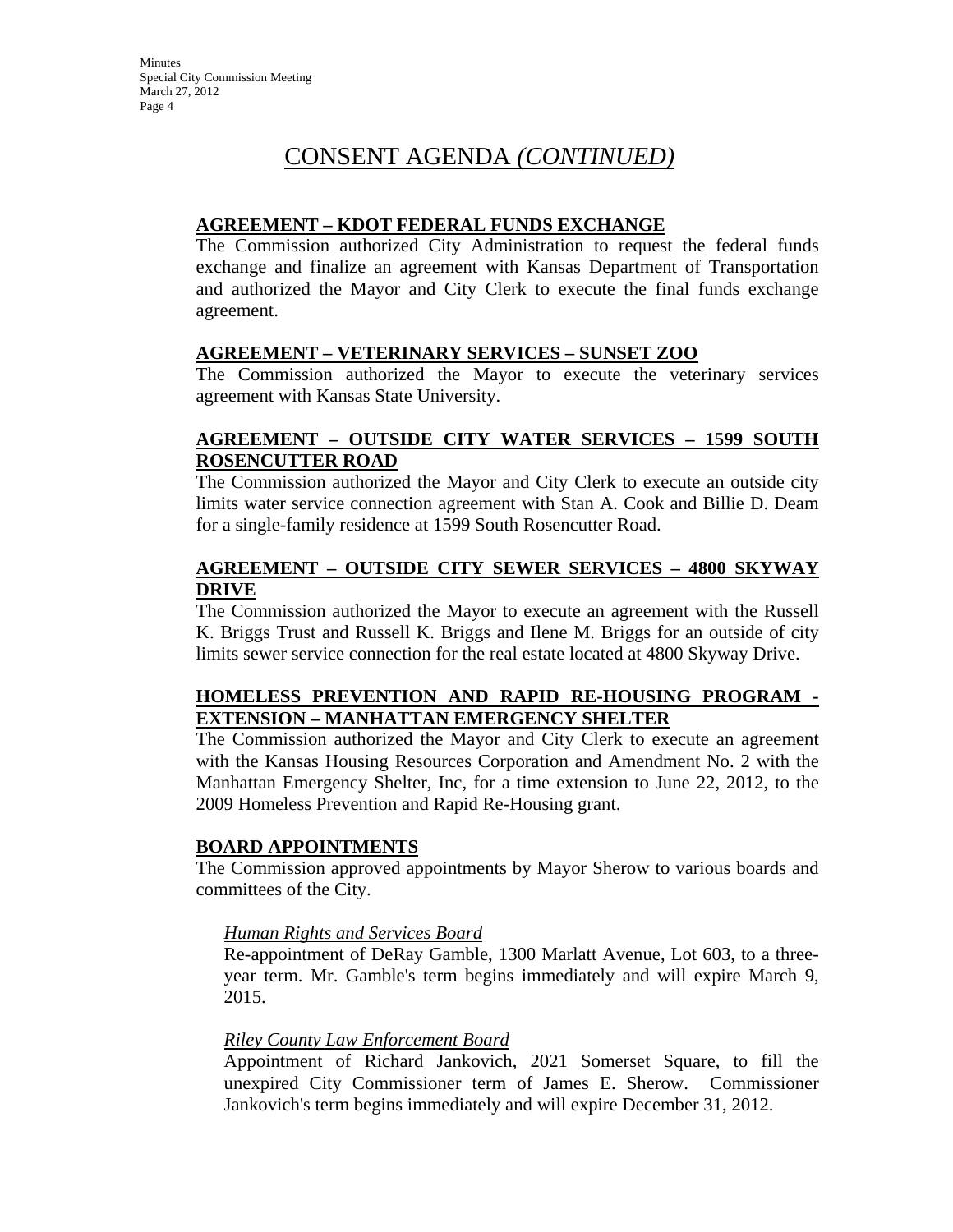## CONSENT AGENDA *(CONTINUED)*

#### **BOARD APPOINTMENTS** *(CONTINUED)*

*Social Services Advisory Board*

Appointment of Sara Fisher, 811 Osage Street, to fill the unexpired term of Christopher Renner. Ms. Fisher's term begins immediately and will expire June 30, 2012.

After discussion, Commissioner Jankovich moved to approve the consent agenda, as read. Commissioner Pepperd seconded the motion. On a roll call vote, motion carried 5-0.

# GENERAL AGENDA

### **CHANGE ORDER NO. 2 - MILLER PARKWAY WATER MAIN PROJECT (WA0622)**

Commissioner Jankovich announced that he had a conflict of interest due to a professional relationship with the contractor and would be abstaining on the item.

Rob Ott, City Engineer, presented an overview of the item and the project timeline. He then responded to questions from the Commission.

After discussion and comments from the Commission, Commissioner Pepperd moved to authorize execution of Change Order No. 2 for Miller Parkway Project, resulting in a net increase in the amount of \$39,410.00 (+5.03%) with Bayer Construction, of Manhattan, Kansas, for the EMS access to the Miller Ranch and Lee Mill Heights neighborhoods. Commissioner Butler seconded the motion. On a roll call vote, motion carried 4-0-1, with Commissioner Jankovich abstaining on the item.

#### **DISCUSSION - BALLOT OPTIONS - RENEWAL OR REPLACEMENT OF THE 2002 RILEY COUNTY "ROADS AND JOBS" HALF-CENT SALES TAX**

Ron Fehr, City Manager, provided background information on the item. He informed the Commission that if the Kansas Attorney General determines that Riley County is not obligated to resubmit the same question, then several options are available and provided an overview of three possible options to pursue.

Lauren Palmer, Assistant City Manager, provided an overview on three possible ballot options for consideration, as outlined in the City Commission Agenda Memorandum. Those options included a half-cent Riley County sales tax without an interlocal agreement; a half-cent City of Manhattan sales tax; and a quarter-cent City of Manhattan sales tax and a quarter-cent Riley County sales tax. She then highlighted the pros and cons of each option and responded to questions from the Commission.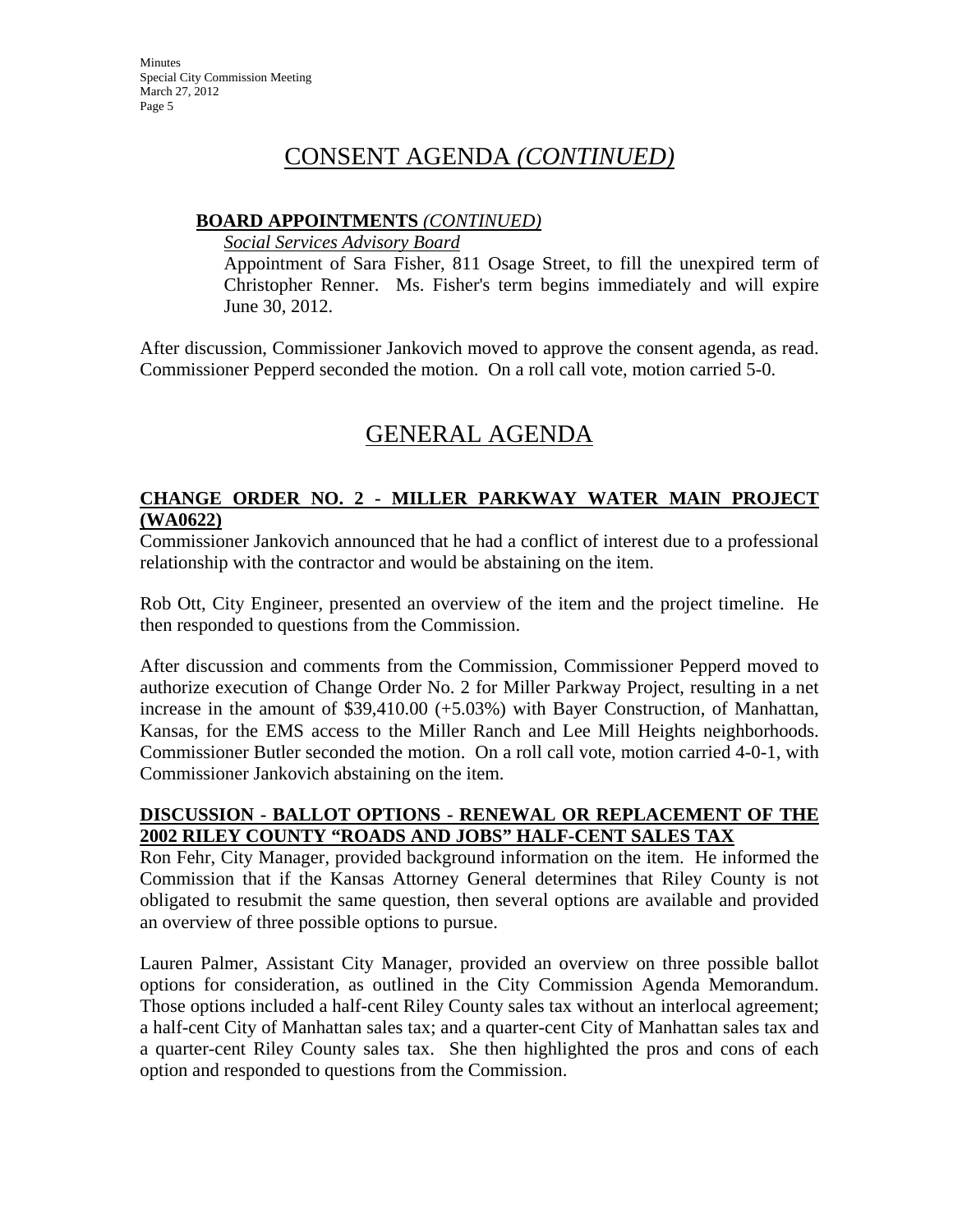## GENERAL AGENDA (*CONTINUED*)

#### **DISCUSSION - BALLOT OPTIONS - RENEWAL OR REPLACEMENT OF THE 2002 RILEY COUNTY "ROADS AND JOBS" HALF-CENT SALES TAX** *(CONTINUED)*

Bill Frost, City Attorney, provided clarification and additional information on the proposed ballot options.

After discussion and comments from the Commission, Ron Fehr, City Manager, responded to additional questions. He informed the Commission that his understanding was that Riley County had not yet submitted the question to the Attorney General for an opinion.

Lauren Palmer, Assistant City Manager, and Ron Fehr, City Manager, responded to additional questions from the Commission and provided information on the timeline to submit a ballot question.

Bill Frost, City Attorney, and Ron Fehr, City Manager, provided additional information regarding ballot options and potential considerations for an interlocal agreement.

After additional discussion and comments from the Commission, Ron Fehr, City Manager responded to questions from the Commission. He stated that on November 1, 2011, the City Commission approved a motion to utilize the state statutory formula for the sales tax distribution, rather than entering into a new interlocal agreement with Riley County to redistribute the proceeds.

Bill Frost, City Attorney, and Ron Fehr, City Manager, provided additional information on the item and responded to questions from the Commission regarding an interlocal agreement, proposed ballot language, Attorney General's opinion, and discussed potential alternatives.

After additional discussion and comments from the Commission, the consensus was that option two, a half-cent City of Manhattan sales tax as outlined in the City Commission Agenda Memorandum, was the preference by the City Commission. The Commission also requested that a letter indicating their preference be sent to the Board of Riley County Commissioners and discussed other options that may be pursued.

Ron Fehr, City Manager, responded to additional comments from the Commission and stated that City staff would craft a letter from the Mayor to the Board of Riley County Commissioners based on the discussion and feedback received. He said the item would also be discussed at the Joint City/County meeting in April.